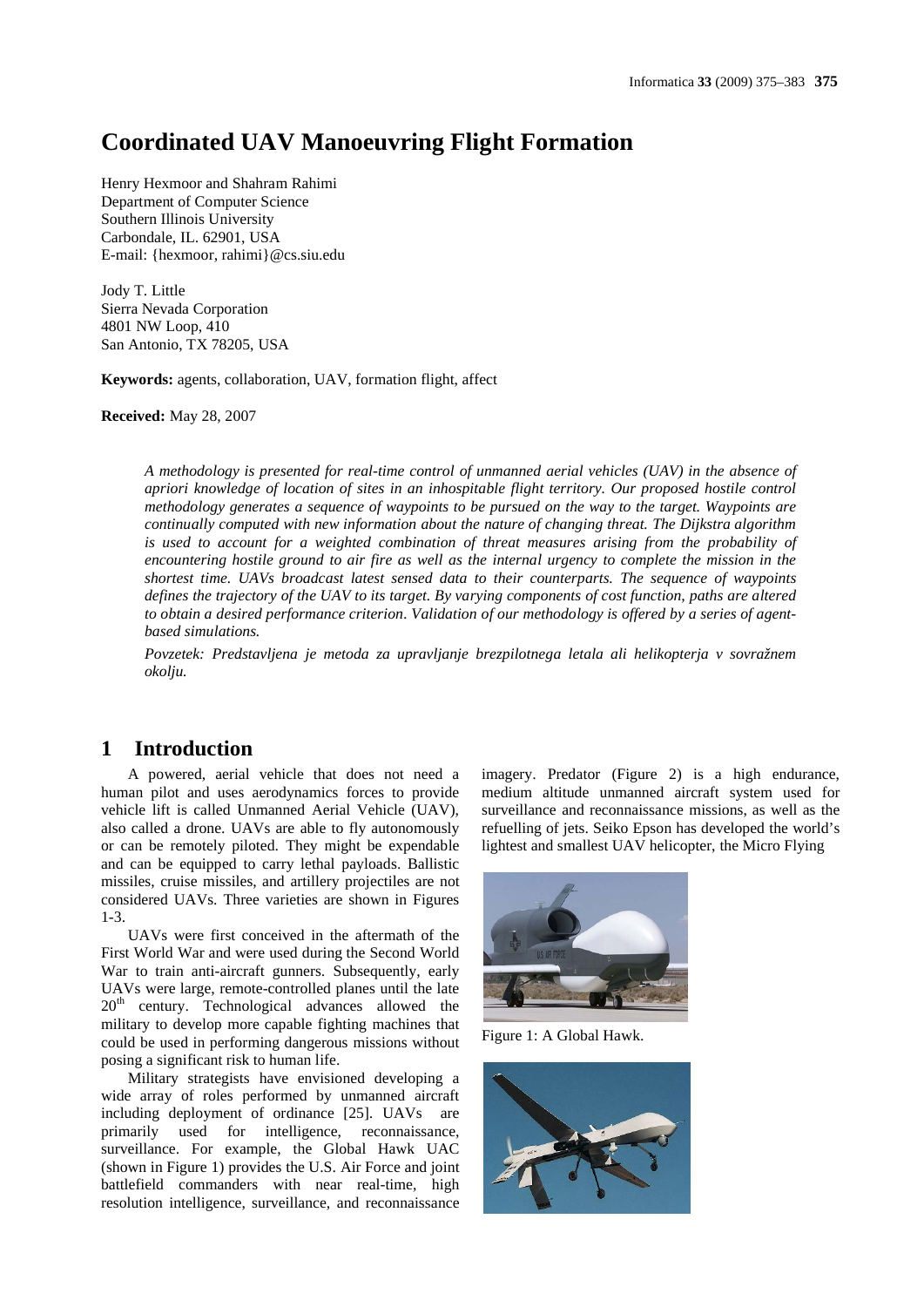#### Figure 2: A Predator.



Figure 3**:** A Micro UAV.

Robot (shown in Figure 3). Sierra Nevada Corporation offers the most widely used UAV landing and takeoff software systems. Next, we outline the specific flight problem that is addressed.

Consider a ground to air protected hostile force zone that is of interest for surveillance by the friendly force. We need to compute the vulnerability in crossing the enemy region and find the safest trajectory across the region. Consider a swarm of coordinating reconnaissance UAVs, modelled as agents, which attempt to cross the hostile region. These UAV agents form a closely communicating friendly network and collectively produce estimates of threats needed to generate the safest possible flight trajectories.

The main objective of this work is to provide a novel approach for manoeuvring of a group of coordinating agents in a hostile environment. Due to the complexity of the problem involving formation and control of the UAVs in the real world, we are primarily concentrating on path generation [9].

## **2 Related work**

The problem of multi-sensor surveillance involves detection of multiple intrusions and tracking of the intruders. Detection and target tracking have been explained from multiple viewpoints. To keep track of multiple moving objects researchers need to know all the joint probabilistic states of the all objects. These states grow exponentially with increase of number of moving objects. Sample-based variant of join probability data association filters technique is used to track moving objects [22]. Mobile service agents are designed to operate in a dynamic environment by estimating the state of the dynamic object using probabilistic techniques [23]. The probabilistic estimates accurately identify the most likely state of each dynamic object. Multiple targets can be tracked by using dynamic time stamps. In order to detect, track, and avoid targets, researchers have used cluster-based approaches [12]. The focus of all these techniques has been building reliable estimators and trackers. These approaches do not use distributed sensors and are not directly useful for the problem of large area surveillance.

Within the context of distributed task allocation and sensor coordination [20] proposed a scheme for delegating and withdrawing agents to and from targets through the ALLIANCE architecture. The protocol for allocation was one based on the "impatience" of the

robot with respect to a target while withdrawal was based on "acquiescence." [18] presented a strategy for tracking multiple intruders through a distributed mobile sensor network. Researchers have made significant advances in the areas of distributed sensor networks [7] and sensor management [18].

In [7], distributed robots cross a region using density estimates in a manner that facilitated maximal tracking of targets in that region. The decision for a robot to move to another region or to stay in its current region was based on certain heuristics. The method presented did not address collaborative or shared reasoning strategies for decision-making and action selection, such as the decision to move to a new area. Coordination between sensors was restricted to communicating their respective positions. Lesser's group used sensor coordination for the purpose of tracking only one target [14].

In solving path planning and resource allocation problems researchers have considered UAVs to be independent of one another. Path planning methods focus on sequencing UAVs to arrive at specified locations or target locations [15]. Resource allocation methods have concentrated on target assignment, [16] and classification [5]. In the research of Ken Nygard [19], a scheme based on hierarchical decomposition was presented to assign a sub-team of UAVs to a particular task. McLain used a methodology that allowed the UAVs to reach the target simultaneously by avoiding pop-up threats whose locations were known a-priori [17].

This article presents a strategy that is a variant of methods described in [17] in that the UAVs can be coordinated to arrive at a desired target location or respective target locations within a specified time period. However, unlike McLain's [17], locations of targets are not known beforehand. A set of waypoints are generated through a reinterpreted Dijkstra algorithm, and the computation is updated every time a *UAV agent* discovers new information. Our contribution is largely in our unique interpretation of path costs. There are numerous applications of this algorithm in robotic motion planning [8]. However, there are no known adaptations of this algorithm that suggest an emotional interpretation of path costs. This is a novel contribution in our approach. We have redefined the interned distance function from the standard algorithm, e.g., given in [6].

Simulations can be greatly simplified when the agent's mission is executed using formation control strategy [1]. Formation control strategy is used to study aerodynamic effects involving multiple-aircraft [15] and to explore large areas with the aid of UAVs whose sensor capabilities are limited  $[19]$ . The aspect ratio<sup>1</sup> of the formation can be increased by using a formation control strategy. Two or more closely spaced agents can be treated as a single unit, which will decrease the workload of a remote operator and the cost of communication with

<sup>&</sup>lt;sup>1</sup> The aspect ratio of two-dimensional shape is the ratio of its longest dimension to its shortest dimension.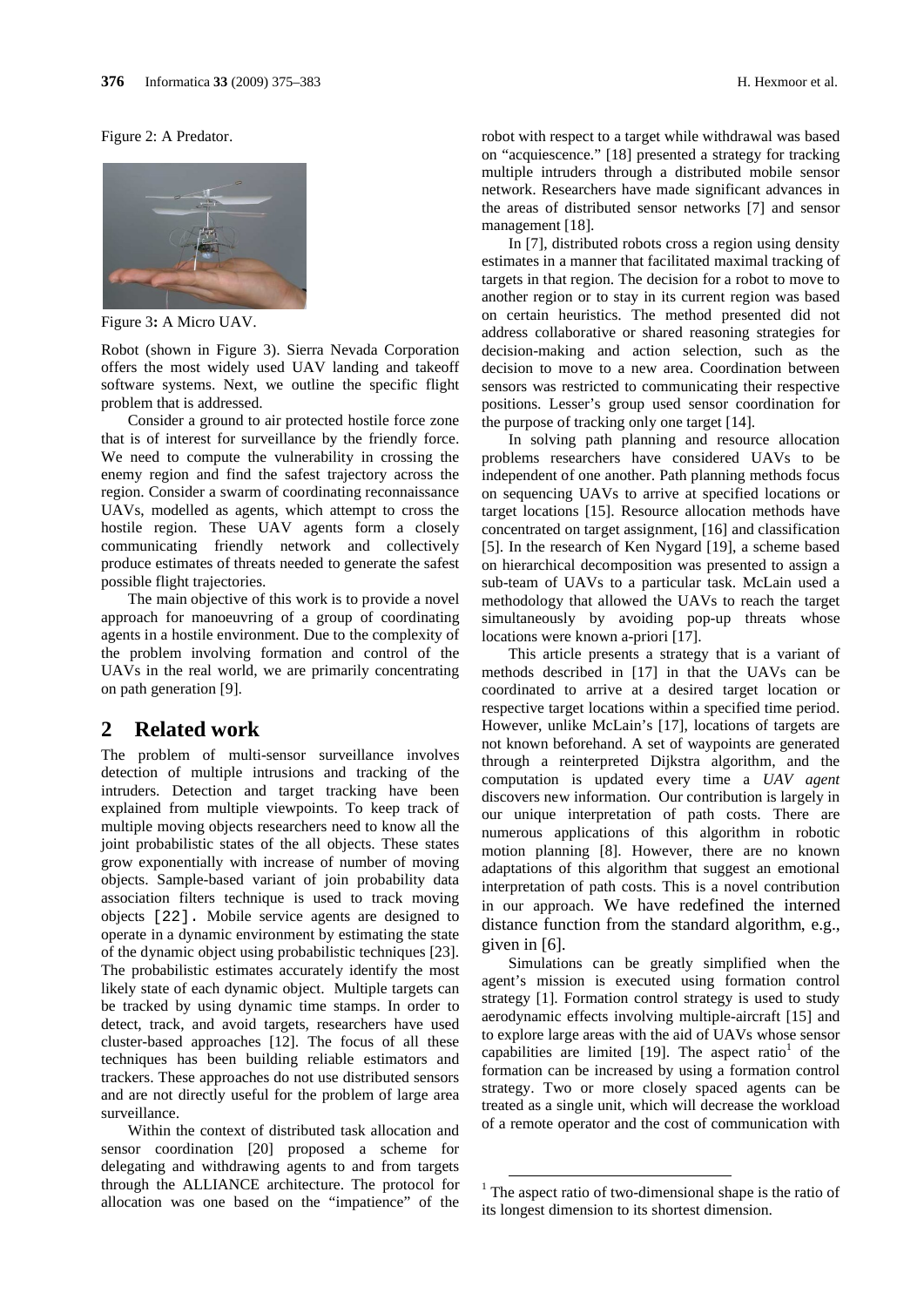other aircraft because the distance between aircrafts is decreased.

In many missions, UAVs fly in formations that are thought to increase chances of success. There are three different formation control strategies: leader following approach, behavioral approach, and virtual structures approach.

In the leader following approach, one of the agents acts like a leader, while the rest of the agents act like followers. The follower agents track the position and orientation of the leader. The problem with this approach is that the motion of the agent is controlled by the motion of the leader; if the leader agent fails in its motion then the following agent will not make the best move. Researchers have proposed variations of the *leader following approach* in order to prevent the centralized control of the agents' motion. In these approaches, agents designate multiple leaders, form chains, and create tree topologies. These approaches only solve the centralized motion problem partially, because subsets of the agents follow the designated leader agent. There have been a number of studies of leader-following techniques in the mobile robotics community. Using leader-following technique [5], robots can cooperatively move a box.

The goals of the behavioral approach are to prescribe several desired behaviors for each agent [1] and to make the control action of each agent a weighted average of the behaviors. Possible behaviors include collision avoidance, obstacle avoidance, goal-seeking and formation-keeping. There are also numerous variations on the behavioral approach to multi-agent coordination, most of which are derived by novel weight of the behaviors. In the behavioral approach agents use the decentralized motion method, which is desired in Multi Agent Systems. Botelho and Alami (1999) applied the behavioral approach to the problem of satellites in an equally distributed ring formation [2].

In the virtual structure approach, the entire agent formation is treated as a single structure. This approach defines the desired motion of the structure. Next, the motion of the virtual structure is translated into the desired motion for each agent. Finally, tracking controls for each agent are derived. It is very easy to implement this approach, which is its strength. However, applications in which we can use this approach are very limited.

Agent interaction in multiagent systems is associated with some form of communication [3]. Researchers rely on agent communication to solve standard multi-agent problems, like coordination and negotiation. The communication primitives that are exchanged among agents are typically referred to as communicative acts or speech acts. Some communicative acts are informing about the environment, querying about environment, telling about an action, advising other agents, and directing agents. These communicative acts help agents to make decisions. Agents have to use a standardized language format for exchanging information so that agents can easily understand each other. Several agent communication languages have been proposed by researchers aiming at standardizing the multi-agent communication process. The two most notable ones are KQML and FIPA ACL [24], each using a slightly different syntax and set of communicative acts.

Intelligent agents, having incomplete knowledge of the operating environment, must learn the structure of the environment to better accomplish their tasks. This exploration may be performed in a different phase, or it may be combined with the task at hand. Algorithms which guide agents in unknown physical environments can be classified as full exploration algorithms or navigation algorithms [26]. Full exploration algorithms are used when the entire environment is mapped out apriori. Navigation algorithms are used when a specific target location has to be reached. Modified search algorithms are widely used in solving these types of problems.

Hill climbing is a heuristic method of searching for solutions to problems that have huge solution spaces [21]. In the hill climbing approach, the problem space is converted to a graph, where each solution corresponds to a node associated with a value. The current path is extended with a successor node, which is closer to the solution than the end of the current path. In the simple hill climbing approach, the node closest to the present node is added to the solution space. In steepest ascent hill climbing, all successors are compared, and the one closest to the solution is selected. A fitness function is defined for evaluating the effectiveness of the node newly added to the solution. Unless the fitness function is smooth and effective, these two approaches will fail to a reach global maximum. This happens when there are local maxima in the search space, which are not solutions. This can be partially overcome using varied hill climbing methods such as iterated hill climbing, stochastic hill climbing, random walks, and simulated annealing [26].

To avoid getting stuck on the first local maximum, several hill climbs are repeated, each time starting from different randomly chosen points. This method is known as iterated hill climbing. This approach increases the probability of reaching the global maximum value by detecting different local maximum points. If there are several local maximum points in problem space, it is not a good method to implement. This approach surprisingly gives optimal results in many applications.

In the stochastic hill climbing approach, a randomly chosen neighbor node is evaluated using the fitness function. This node is only retained if it increases the value of the fitness function; otherwise, another neighbor node is selected randomly for evaluation of the fitness function. Stochastic hill climbing usually starts from a random point. By combining iterated hill climbing with stochastic hill climbing, solution paths avoid getting stuck on local optimum values.

Simulated annealing is an optimization technique proposed by [13] by extending the Monte Carlo method to determine the equilibrium state of a collection of atoms at any given temperature T. Simulated annealing is inspired by a technique involving the heating and controlled cooling of a material that increases the size of its crystals and reduces their defect. The heat makes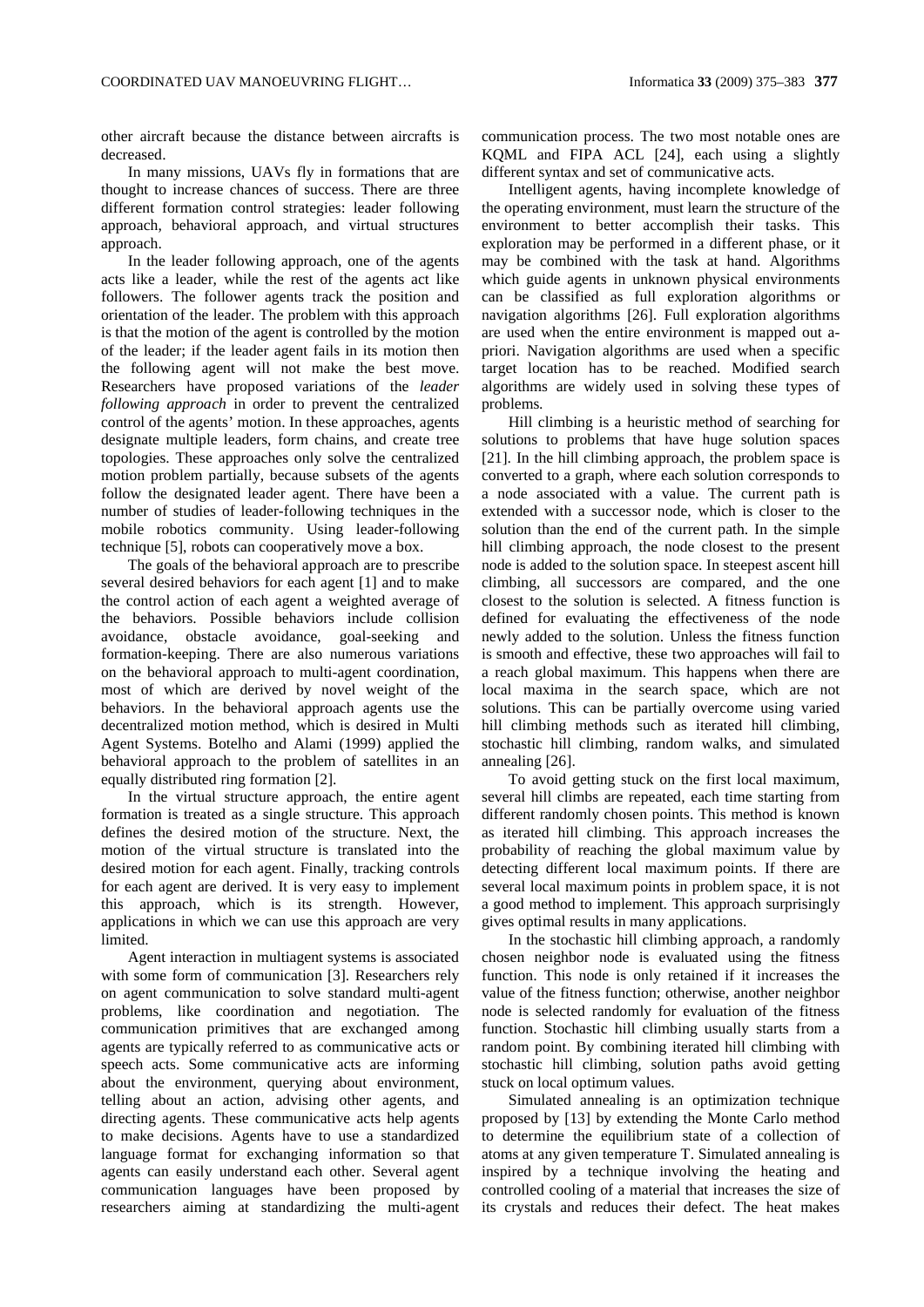atoms move randomly due to the high energy state. The slow cooling gives them more chance of finding more stable configuration than the initial one. Simulated annealing consists of randomly choosing a solution from the neighboring nodes of the current node. If the value of the fitness function increases the current one, the new node is accepted as the new current node. If the fitness function is not improved, the new solution is retained with probability. Simulated annealing differs from hill climbing algorithms in that it allows the possibility of going downhill if the temperature is high enough. When the temperature is high, the motion is more random. Because the probability of going downhill is inversely related to temperature, when temperature decreases, it is hard to go downhill. Simulated annealing generally starts with high temperature values. The slower the cooling, the easier it becomes to find the global solution. Infinitely slow cooling certainly produces a global optimum solution, although it might take infinite time. The main difficulty of simulated annealing is to find an appropriate temperature decrease rate.

Thus far, we have discussed the research related to coordination and communication in multiagent systems. In the following sections, we will present details of our approach.

# **3 Implementation**

We have made certain abstractions while transforming the real world situation to a simulated environment. We also make assumptions about the modelling of interagent communication. We define our simulation system by describing agents present in the system, their capabilities, and the missions assigned to the agents. There are two different types of agents present in our system: friendly UAV agents and hostile, ground-based agents. UAV agents are autonomous and compute their trajectory dynamically. They perform surveillance over a square-shaped surveillance zone. The main objective for UAV agents is to move from a location outside the surveillance area to a designated target zone. These agents use a variety of algorithms to achieve their objective. They continually compose and update a trajectory to reach the target location consistent with perception of their surroundings. Our simulation allows for user-defined number of UAV agents to be modelled. These agents communicate with one another to effectively analyze the surveillance zone.

Hostile agents protect the surveillance area from intrusion. From the perspective of UAV agents, hostile agents are considered to be threatening. Hostile agents are static and reactive. Hostile agents operate independently of one another. The objective of these agents is to harm unknown vehicles within their perceptual range. Although they are an integral component of our system, they are not considered to be part of the multi-agent component as they do not communicate or coordinate among themselves. They remain in the same location throughout the simulation. Therefore, once UAV agents identify the location of a hostile agent, that hostile agent need not be sensed again.

Hostile agents are capable of firing anti-aircraft missiles. The success of hitting UAV agents depends on the distance of the UAV agent from the hostile agent. In our simulation, UAV agents cannot be completely destroyed by anti-aircraft missiles. Each UAV agent will continue to travel the surveillance area even after it has sustained a strike by an anti-aircraft missile. This assumption is made so that we can compute the effectiveness of the path algorithm used for the reconnaissance mission.

We introduce a number of assumptions in order to define our model. Hostile agents are guarding the surveillance area in which UAV agents are attempting to cross. UAV agents divide the surveillance zone into number of square cells for the trajectory computation. The firing strength of the hostile agent is the probability that it can shoot down a UAV agent when the UAV agent flies over the cell occupied by it. The probability of hitting a UAV agent decreases as the distance of the UAV agent from the cell occupied by hostile agent increases. As shown in Figure 4, in an eight-connected sense, the occupied cell by a hostile agent is denoted by O, the four nearest neighbors are denoted by N1 and the four diagonal neighbors by N2. If the distance between the centers of two four-connected cells is termed a unit, cells that are two units away are denoted by N2. Figure 4 is used to compute actual firing strength of hostile forces. In contrast, Figure 8 will be used to reflect the perspective of a friendly UAV flying over the hostile territory and how they perceive threats from hostile agents. Since UAVs share information, subsequent figures show cumulative perceptions of threat.

|    |    | N2 |                |                |  |
|----|----|----|----------------|----------------|--|
|    | N2 | N1 | N <sub>2</sub> |                |  |
| N2 | N1 | О  | N1             | N <sub>2</sub> |  |
|    | N2 | N1 | N2             |                |  |
|    |    | N2 |                |                |  |

Figure 4: Labeling of cells with respect to a central hostile cell denoted by O; i.e., the cell that is occupied by a hostile agent.

Direct firing strength is defined as the probability of hitting a UAV agent when the UAV agent is flying over cell O. First neighboring firing strength is defined as the probability of hitting UAV agent from the cells labelled N1. Second neighbor firing strength is defined as the probability of hitting UAV agent from the cells labelled  $N<sub>2</sub>$ 

For a UAV agent that flies over a cell i, the probability that it is hit by a hostile agent is computed by Equation 1.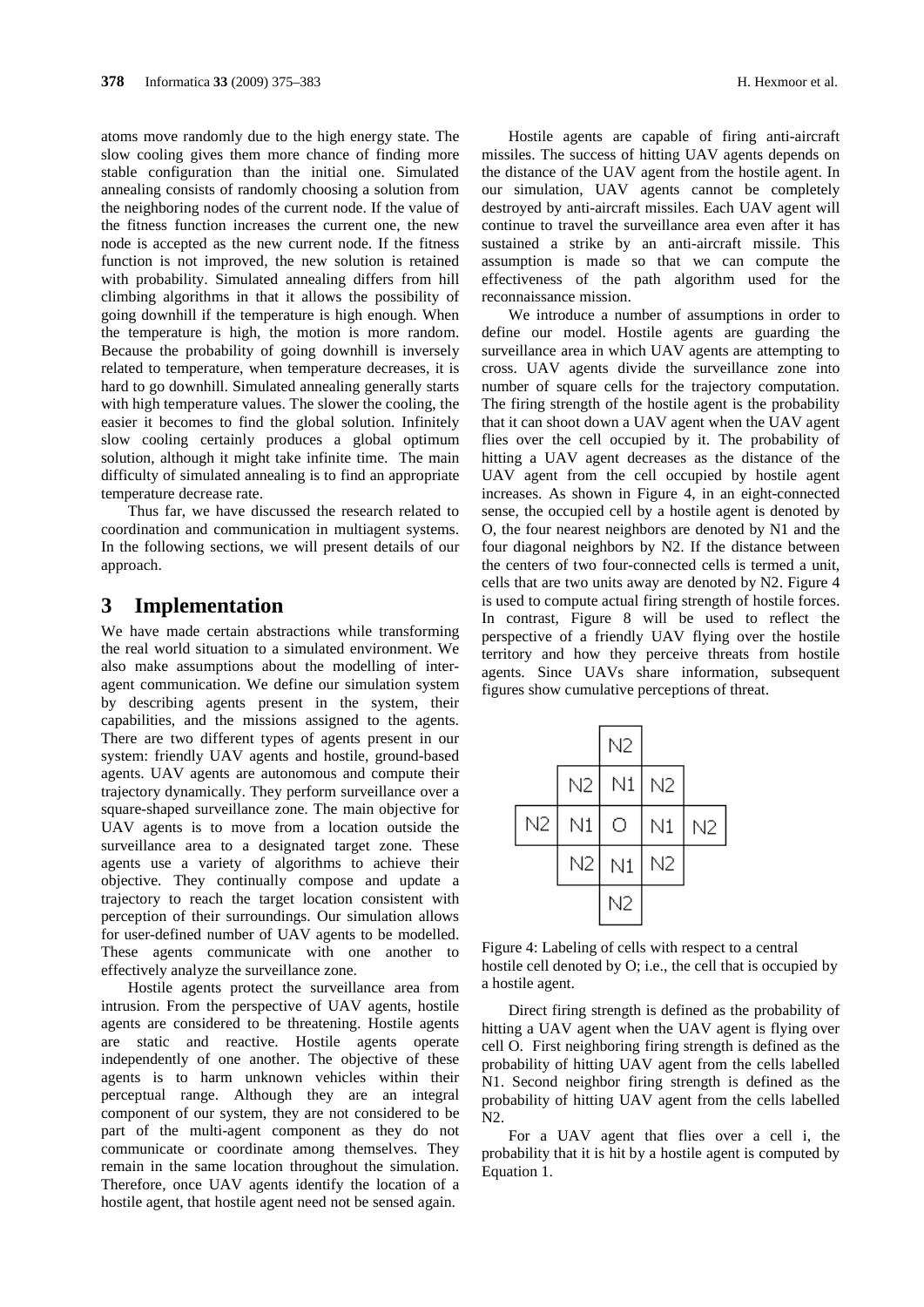$$
p_{\scriptscriptstyle n} = \begin{cases} fs_o; i \in O \\ fs_{\scriptscriptstyle N1}; i \in N1 \\ fs_{\scriptscriptstyle N2}; i \in N2 \end{cases} \quad fs_o > fs_{\scriptscriptstyle N1} > fs_{\scriptscriptstyle N2} \\ 0; elsewhere \end{cases}
$$

#### (Equation 1)

 $f_{\rm s}$  *fs* is direct firing strength,  $f_{\rm s}$  *fs* is firing strength at the first neighbor's level, and  $f_{N_2}$  is firing strength at the second neighbor's level.

If a UAV agent flies directly over an occupied cell, the UAV agent has the maximum probability of being hit, but its probability of being struck decreases if it flies over cell N1 and further decreases if it flies over cell N2.  $p_f$  is the probability that a hostile agent situated at cell

*j* can fire successfully at the UAV agent flying over cell *i* .

Thus, for a UAV agent flying over cell  $i$ , the cumulative probability of being shot is the sum of the individual probabilities of being successfully fired at by the hostile agents positioned at the cell beneath or any of the N1 or N2 cells. The cumulative probability of being shot is given by  $P_{si}$ , i.e.,

$$
P_{si} = \sum_j p_{jj}, \ j \in O \ or \ j \in N1 \ or \ j \in N2
$$

(Equation 2)

In the absence of prior information regarding the occupancy of the cells in the region, the prior probability of cell *j* being occupied by a hostile agent is denoted by  $p_{0j}$ . The cumulative probability of being shot when flying over cell *i* and lacking such information regarding the occupancy of the cells is given by Equation 3.

$$
P_{si} = \sum_{j} p_{oj} p_{jj}, \ j \in O \text{ or } j \in N1 \text{ or } j \in N2
$$
  
(Equation 3)

It is assumed that the a-priori information regarding the number of hostile agents,  $n_{HA}$ , is known while their

coordinates or the cells that they occupy are unknown. If the total number of cells is  $n_C$ , then  $p_{Oj} = \frac{n_H}{n_C}$  $p_{Oj} = \frac{n_{HA}}{n_C}$ . As the

UAV agents move over the habitat they obtain information regarding the occupancy or non-occupancy of a cell. This information is then broadcast to the other UAV agents. The occupancy probability of a cell for which there is no information yet is recomputed as in Equation 4.

$$
p_{oj} = \frac{n_{HA} - n_V}{n_C - v}
$$
 (Equation 4)

In Equation 4,  $n_V$  represents the number of cells that

are occupied by hostile agents. Here, *v* represents the total number of cells for which the UAV agent has obtained information about.

Distance anxiety denotes the anxiety experienced by the UAV agents to travel unit distance over the hostile area. We use *w* to denote distance anxiety. When  $w = 0$  the UAV agent has the maximum innate distance anxiety. This encourages UAV agent to seek the path with the shortest possible distance. At  $w = 1$  the UAV agent will not have any distance anxiety. At this value, UAV agent will seek paths of least probabilistic resistance that need not be optimal in terms of distance. It is to be noted, however that increasing *w* does not always imply increasing path lengths – it only implies paths with reduced chances of being fired at or a search that is biased towards least probabilistic paths. Decreasing *w* does not always imply paths along which there are increased chances of getting fired at  $-$  it only implies a search that is biased towards shortest distance paths. In other words, a path of least probabilistic resistance obtained for  $w = 1$  could well be a path that is shortest in terms of distance.



Figure 5: The effect of distance anxiety on trajectory computation.

We used parameters to control the communication behavior in the system. Communication range denotes the number of UAV agents to whom UAV agent can send messages. Communication penalty is the cost of communicating in the system for a single unit of distance. It is directly related to the distance that the UAV agent travels. If UAV agents travel a long distance the cost of communication will increase.

### **3.1 Path Generation**

In this model, *UAV agents* have to traverse a square hostile surveillance area. While crossing this area, *UAV agents* compute trajectory by considering the hostile elements on the ground. This trajectory is also influenced by the *UAV agent's* distance anxiety value, which can cause the computed trajectory to have fewer steps. We used the standard Dijkstra algorithm to create our path generation algorithm, for algorithm consult (Knuth, 1997). The nodes in Dijkstra's algorithm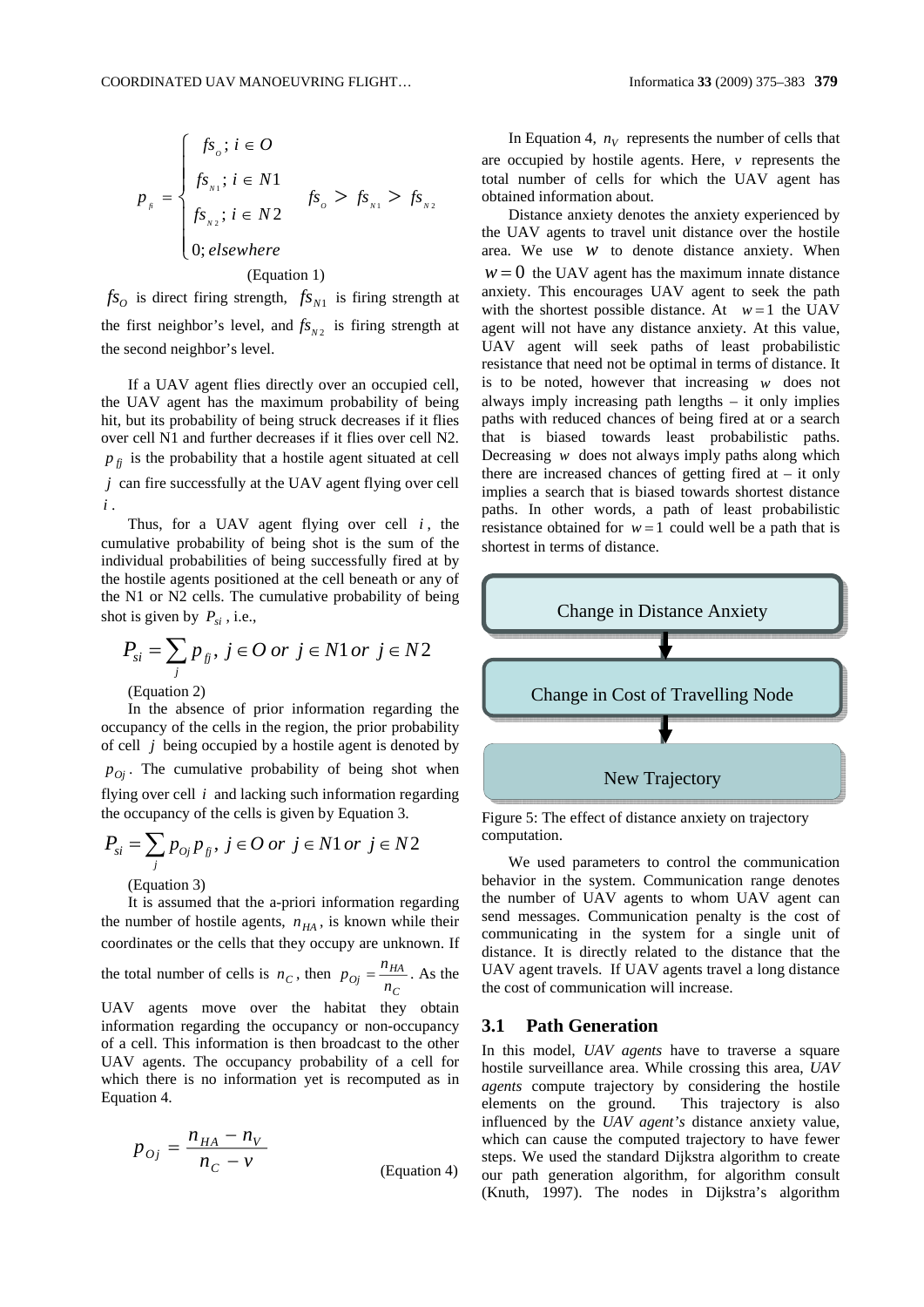correspond to our *UAV agent* surveillance cells. Similarly, the edges correspond to adjacency among our surveillance cells. For an edge directed from cell *m* to cell *n*, the cost of traversing the edge  $C_{mn}$  is given by the weighted combination given in Equation 5.

$$
C_{mn} = (1 - w)\psi d_{mn} + wP_{sn}
$$
 (Equation 5)

 $P_{sn}$  is the same as the left-hand side of Equation 3; i.e., the cumulative probability of being shot at cell *n* . The distance between the cells in the Euclidean distance denoted by  $d_{mn}$ , while  $\psi d_{mn}$  represents the fatigue accrued by the *UAV agent* after traveling a distance of  $d_{mn}$ .  $\psi$  is a normalization constant that allows  $d_{mn}$  to be scaled to similar values as  $P_{sn}$ . *w* is the weighing factor in the range of 0.0 to 1.0. To recapitulate, Equation 5 suggests that the cost of traveling from cell *m* to cell *n* is the sum of the overall probability of being fired at while over cell  $n$  as well as the fatigue developed with distance.





Figure 6: High level flow of algorithm.

Figure 6 depicts the high level flow of the algorithm. Paths are updated whenever information regarding a new cell in the form of either presence or the absence of a *hostile agent* occupying it is discovered. The occupancy probabilities of unobserved cells are recomputed by using Equation 4, and the cost matrix is updated by using Equation 5. Change in the distance anxiety value triggers the change in the cost of traversing two nodes as shown in Figure 5. This change will affect the waypoints generated by the path generation algorithm. The algorithm we devised for computation of the waypoints for reaching target locations uses a hill climbing technique. The waypoints are always computed from the current position to the target position. The neighbor node, which produces the optimal solution from the current node, is always added to solution space. This is similar to the steepest ascent hill-climbing search.

The overall algorithm given a specific parametric value *w* is given in Figure 7.

For all UAV agents alive in the system, do steps 2 and 3 until the last waypoint or target is reached.

If new information is available about the presence or absence of a hostile agent occupying a cell, continue with the following:

Update occupancy probabilities at all cells.

Compute the new cost matrix based on the most recent probabilities.

Search in the space of *w* for all paths that satisfy the time upper bound.

Select the path with the least probabilistic resistance or distance metric.

Move towards the next waypoint.

Figure 7: Overview of system architecture

### **4 Simulation details**

A piece of surveillance area is shown in Figure 8. We divided the surveillance area into cells. By doing so, we can observe the enemy location and *UAV agent* motion. We also can understand the reason for *UAV agent's* motion in the surveillance area. In contrast to Figure 4, Figure 8 depicts the UAV perspective.

As mentioned earlier, the hitting probability for a cell can be computed by adding the likelihood of *hostile agent* being present in the vicinity. Cells that are located either in the corners or at the sides of the surveillance area have fewer neighbors. Consequently, these cells have the least probabilistic values, so the path computed by *UAV agents* using the algorithm will be always along these cells. We assigned shading for cells to depict their perception of levels of threat.



Figure 8: Shading assignment for UAV perception of the surveillance zone: white shade denotes no threat, solid gray denotes maximum threat, horizontal shade denotes moderate threat, vertical shade denotes minimal threat.

We identified the perception of severity of threats for each cell by using a specific shade. White shaded cells are neutral areas, i.e., these are perceived to be free of hostile agents. These cells are not used for computing paths. Perception of a *hostile agent* at a cell is denoted by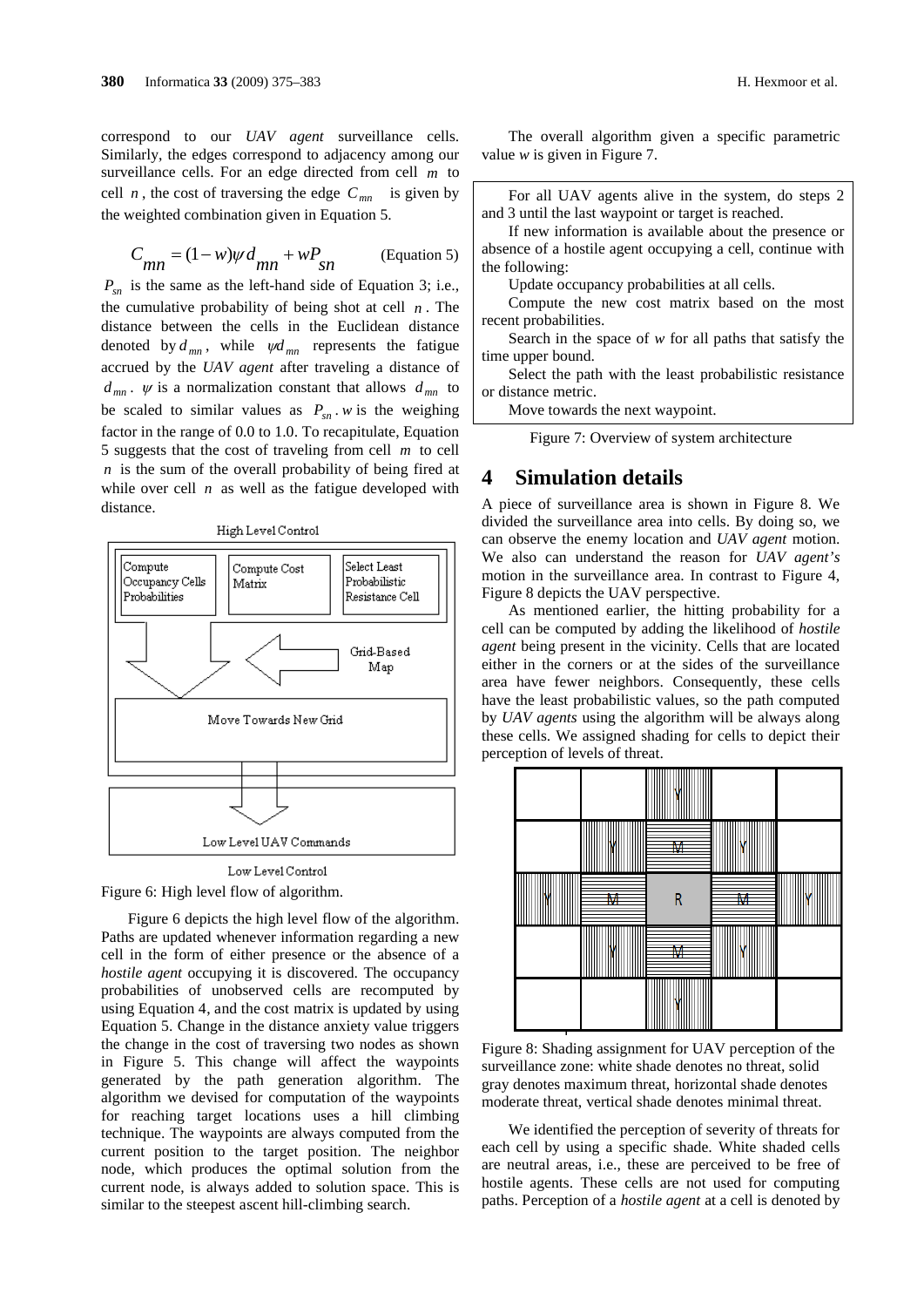solid gray shade. The first neighboring cells of a hostile agent are shaded horizontally. The second neighboring cells of a hostile agent are shaded vertically. Figure 9 shows our GUI where we can assign different parameter values for the simulation system. These values can be set using the sliders shown in Figure 9. We can change *firing strength* values and *distance anxiety* values for the simulation. These values can be changed at run time.

| ŝ                                                                                                                             |             |                                                                                                                                                                    |
|-------------------------------------------------------------------------------------------------------------------------------|-------------|--------------------------------------------------------------------------------------------------------------------------------------------------------------------|
| -Probability Based Parameter<br><b>Direct Strength</b><br>First Neighbour Fire Strength 0.0<br>Second Neighbour Fire Strength |             | Motion Behaviour Parameter<br>Distance Anxiety 0.5<br>Communication Behaviour Parameter<br><b>Communication Radius in Grid Units</b><br>Communication Penalty 0.04 |
| <b>Step Mode</b>                                                                                                              | <b>STEP</b> | Run Mode                                                                                                                                                           |

Figure 9: Simulation system controls: The GUI.

# **5 Results**

We simulated the environment of a UAV surveillance *Multi Agent System* and carried out experiments. All of the assumptions that we mentioned in the beginning of Section 5 were made for this simulation.

The figures 10, 11 and 12 show paths of *UAV agents* for  $w = 1, 0.5, and 0$  respectively. *UAV* agents themselves are not aware of their own locations beforehand until one of them identifies a *hostile agent* during flight. Since UAVs share information, subsequent figures show cumulative perceptions of threat. A *UAV agent's* sensing range at any instant is defined as the area covered by 9 surrounding cells, three along the length and three along the breadth. In Figure 10, the cells are shaded.



Figure 10: The paths traced by the *UAV agents* for w=1. Threat perceptions for cells are indicated by shadings: gray for most threat, vertical for the least threat, and horizontal for moderate threat.

As expected, despite their lack of apriori knowledge regarding the locations of *hostile agents*, for  $w = 1$ , the *UAV agents* manage to find their paths through the cells where the probability of getting fired upon is minimal. On the contrary, for  $w = 0$ , the *UAV agents* move bravely through hostile cells to minimize their distance. The shortest distance is not a straight line between start and target locations since the graph search is through an eight-connected lattice. For  $w = 0.5$ , the paths turn out to be neither the shortest distance paths nor the shortest probability paths but paths that minimize  $C_{mn} = 0.5(\psi d_{mn} + P_{sn})$ . The sum of probabilities can exceed 1.0 since it represents the total chances of being fired upon whenever the *UAV agent* visits the cell and based upon the path computed at that instant. While it is this sum that gets minimized during the Dijkstra search for paths of least probability, this is different from the computation that evaluates the probability that a *UAV agent* gets past  $\lambda$  cells safely. That computation is given

by  $\prod_{i=1}^{\lambda} (1 - P_{si})$  and is the safety factor of a path that 1 *i*

traverses  $\lambda$  cells. However, it can be shown that at any given instant based on the knowledge of the environment, the path that minimizes the sum of probabilities would also be the one that gives the maximum value of the safety factor.



Figure 11: The paths traced by the *UAV agents* for w=0.5

It is seen that for  $w = 0$  the paths with least prior and posterior probability sums, but with maximum distances, are obtained. This is due to the fact that the paths of least probabilities go through the center of the environment and the *UAV agents* that enter the habitat at its top and bottom search their way to the center due to lack of prior information about the *hostile agents* locations. For w=1, *UAV agents* take the shortest path with the least amount of fatigue. While computing paths with w=1, *UAV agents* will travel in an area with a high density of *hostile agents* to reduce the distance. This will increase their chances of being fired upon by *hostile agents*.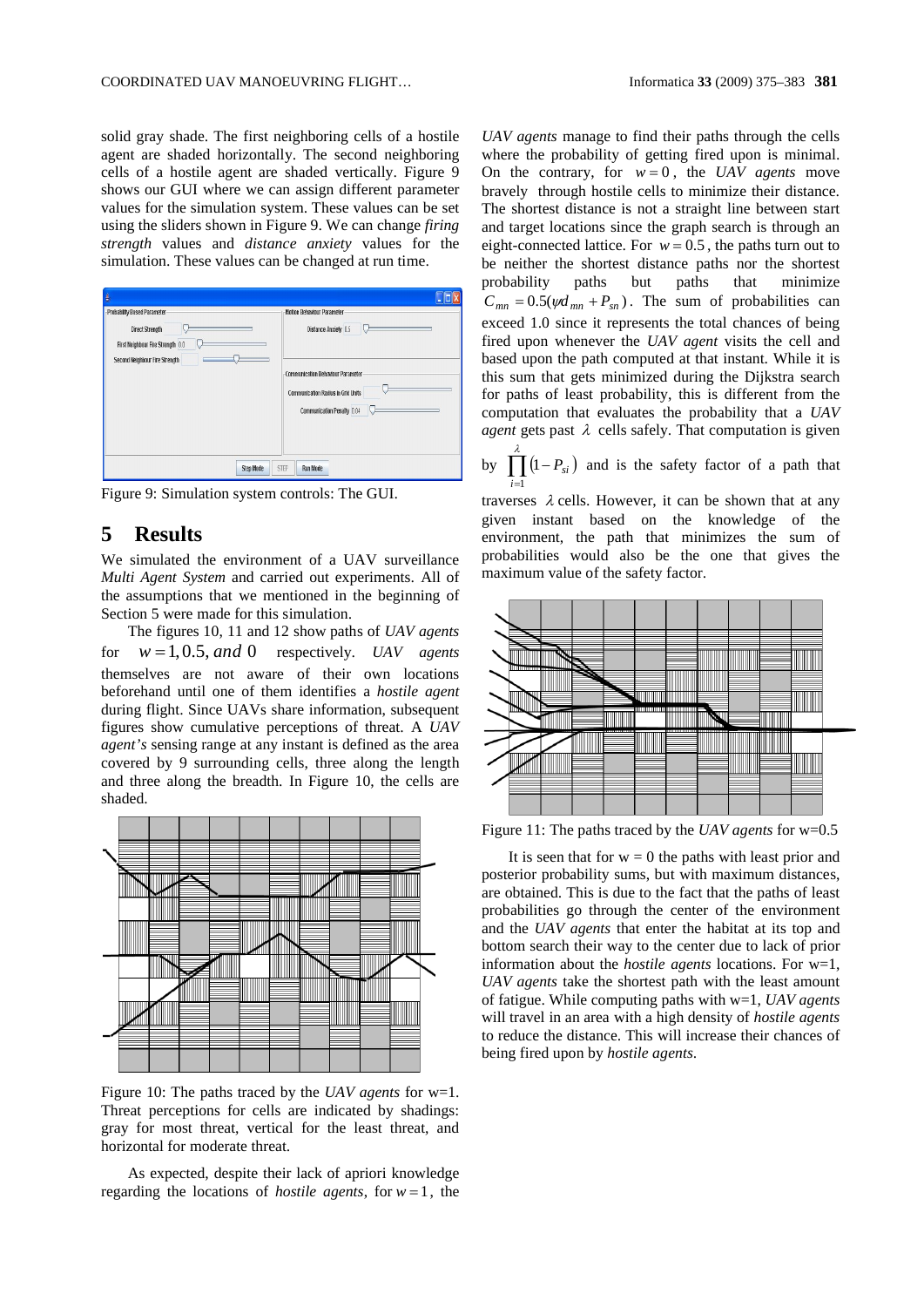

Figure 12: The paths traced by the *UAV agents* for w=0.

# **6 Conclusion**

A methodology for parametric flight control of multiple *UAV agents* is presented so that a desired criterion is met. The desired criterion can be one that minimizes distance fatigue or the path that minimizes the chances of being fired upon. The method works for situations where apriori knowledge of the hostile habitat is not available. It also lends itself to situations where the trajectories of *UAV agents* can be modified dynamically by adjusting a weighing factor *w* , since the paths are recomputed every time new information about the location of hostile agents is discovered. The effect of communication on the simulation system is observed. Communication in the simulated *multiagent system* improved the performance of the system by rapidly increasing the number of known cells to the agents at any time. The path computed by the algorithm chose waypoints towards the cells whose information is known. If *UAV agents* start at different intervals of time, the computed trajectory moves towards the known cells whose information is gathered by the UAV agent, which started the mission earlier. Due to this, *UAV agents* may not explore the surveillance area in which they are moving. The main objective was to find the safest path based on a given set of constraints.

Future scope of this work includes incorporating communication constraints such as latency, minimum distance to be maintained between *UAV agents* for information exchange, and an investigation into the role for embedding the *UAV agents* with social notions like autonomy and benevolence that yielded useful results in [13].

#### **Acknowledgements**

This research is sponsored by the Air Force Research Laboratory (AFRL) under contract FA8750-06-C-0138. The views and conclusions contained in this document are those of the authors and should not be interpreted as necessarily representing the official policies, either expressed or implied of AFRL or the United States Government. Special thanks go to the Net Centric SIGINT Focused Information Enterprise (NCSFIE) at AFLR for its support.

## **References**

- [1] Balch, T., & Arkin, R.C. (1998). Behavior-based formation control for multi-robot teams. *IEEE Transactions on Robotics and Automation, 14(6),* pp 926-939.
- [2] Botelho, S., & Alami, R. (1999). A scheme for multi-robot cooperation through negotiated task allocation and achievement. *In Proceedings of the International Conference on Robotics and Automation,* pp 1234-1239.
- [3] Cannan, J.W. (1999). Seeing more, and risking less, with UAVs. *Aerospace America, 37(10)*.
- [4] Chandler, P. R., Rasmussen, S. J. (2002). Military applications: Unmanned aerial vehicles: Multi UAV: a multiple UAV simulation for investigation of cooperative control. *In Proceedings of the 34th Conference on Winter Simulation: Exploring New Frontiers*.
- [5] Chandler, P., Rasmussen, S., & Pachter, M. (2000). UAV cooperative path planning. *In Proceedings of the AIAA Guidance Navigation, and Control Conference,* Denver, CO.
- [6] Cormen, T.H., Leiserson, C.E., Rivest, R.L., and Stein, C. (2001). *Introduction to Algorithms*, Second Edition. MIT Press and McGraw-Hill. ISBN 0-262-03293-7. Section 24.3: Dijkstra's algorithm, pp.595–601.
- [7] Das, A.K., Fierro, R., Kumar, V., Ostrowski, J.P. (2002). A vision-based formation control framework. *IEEE Trans. Robot. and Automat.,18(5),* 813-- 825.
- [8] Dudek, G., (2005). Computational Principles of Mobile Robotics, Cambridge University press.
- [9] Hexmoor, H., & Pasupuleti, S. (2003). Institutional versus interpersonal influences on role adoption. *International workshop on autonomous agents (AAMAS-03),* Australia.
- [10] Kirkpatrick, S., Gelatt Jr., C.D., & Vecchi, M.P. (1983). *Optimization by simulated annealing. Science, 220(4598)*, pp. 670-680.
- [11] Knuth, D.E. (1997). *The art of computer programming: Fundamental algorithms*, (Vol. 1, 3rd ed.). Addison-Wesley.
- [12] Krishna, M., Hexmoor, H., & Pasupuleti, S. (2003). Avoiding collision logjams through cooperation and conflict propagation. *International Conference on Integration of Knowledge Intensive Multi Agent Systems (KIMAS-03),* Boston, Massachusetts.
- [13] Krishna, M., Hexmoor, H., & Pasupuleti, S. (2004). Role of autonomy in a distributed sensor network for surveillance. *In proceedings of the International conference on artificial intelligence (ICAI),* Las Vegas, Nevada.
- [14] Lesser, V., Horling, B., Vincent, R., Miller, R., Shen, J., Becker, R., & Rawlins, K. (2001). Distributed Sensor Network for Real Time Tracking. *In Proceedings of the 5th International Conference on Autonomous Agents*. pp 417- 424. Montreal, Canada.